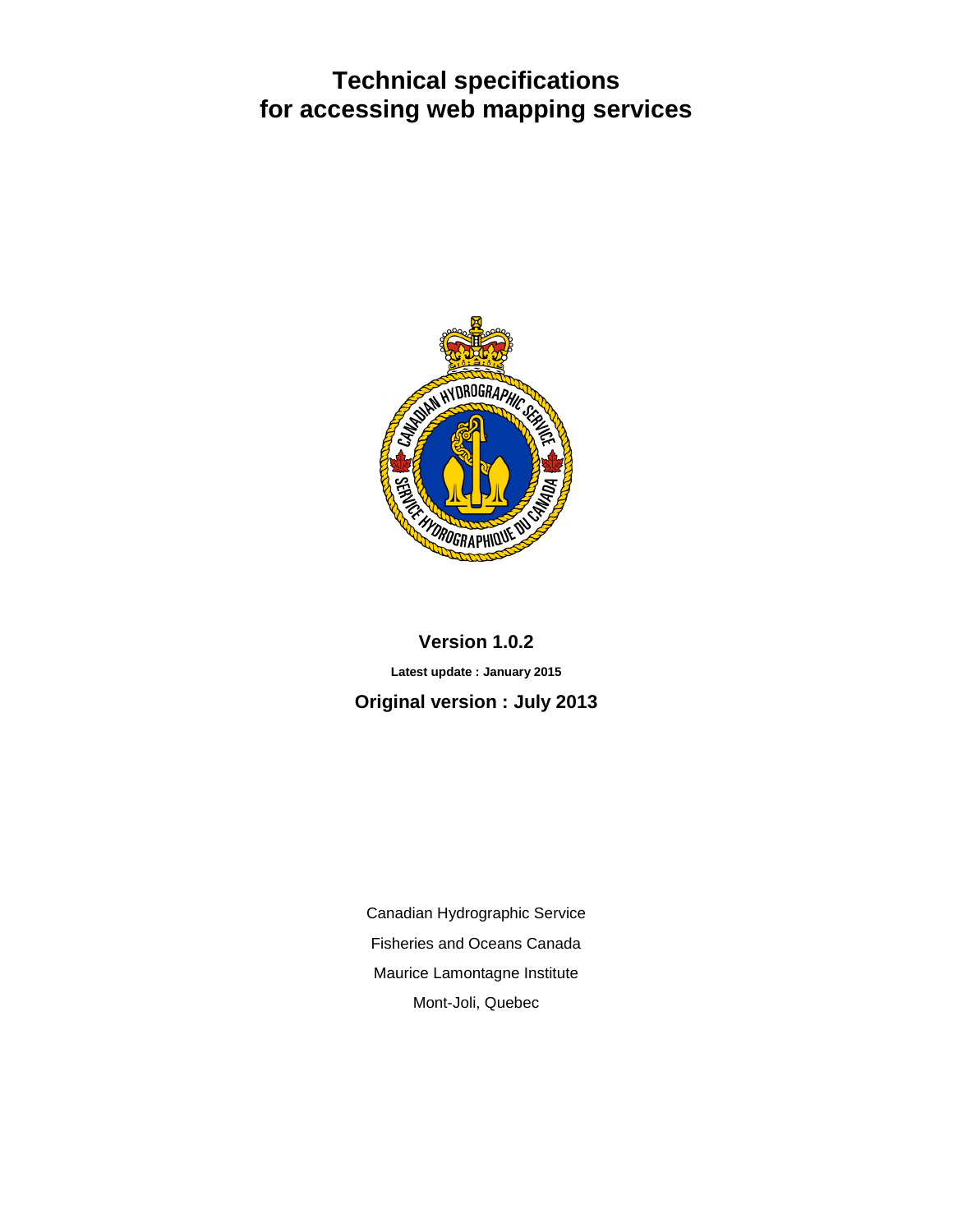# **Table of contents**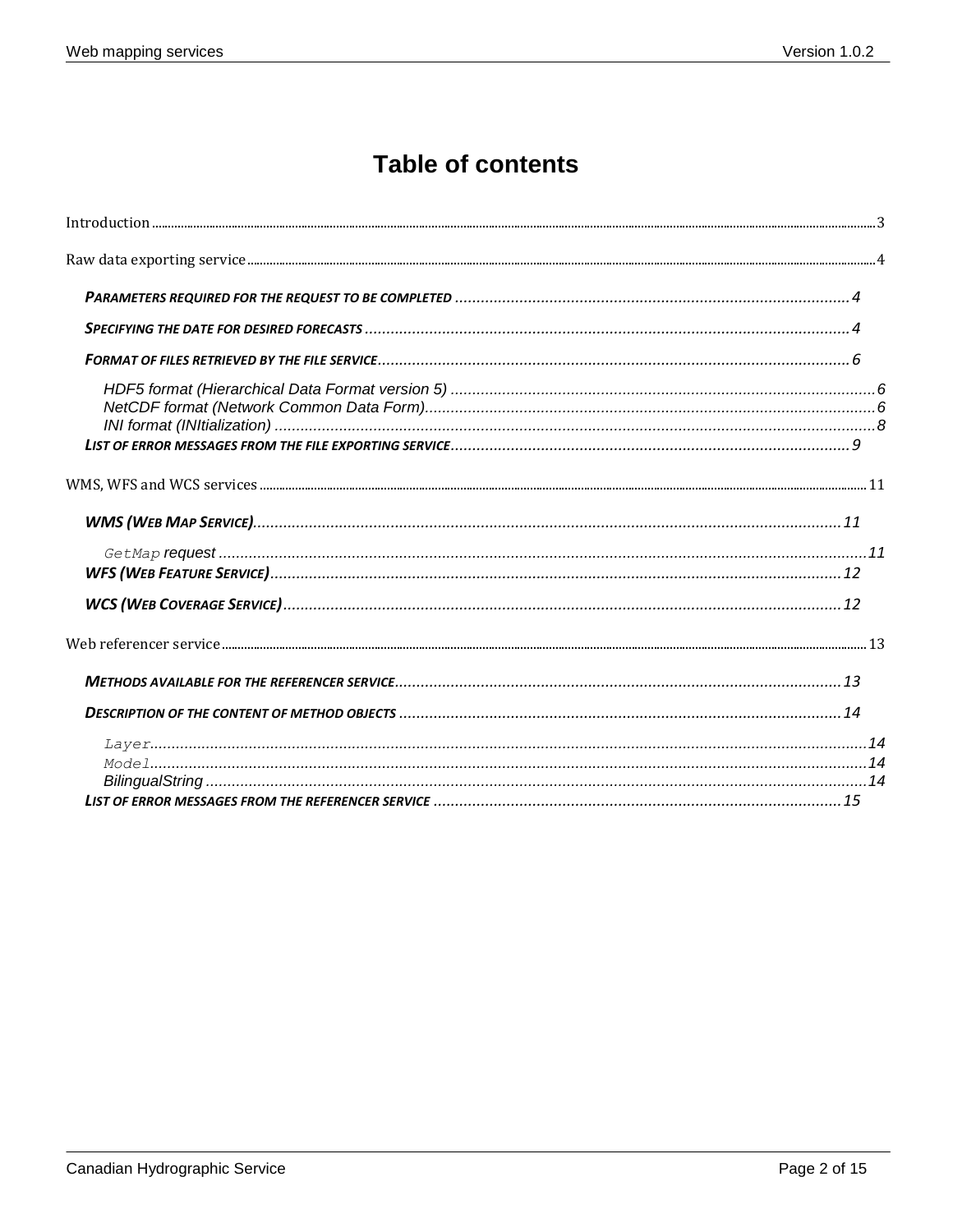# <span id="page-2-0"></span>**Introduction**

The web mapping services described in this document provide access to ocean forecast data for the estuary and Gulf of St. Lawrence generated by the Canadian Hydrographic Service, from the three-dimensional numerical model, and other partners, such as Environment Canada.

These services include:

- A WMS that produces dynamic images of the data according to the specified parameters.
- A WFS that allows the raw data behind the images to be obtained.
- A WCS service that allows only the raw data from raster layers to be obtained.

These various services are available through a web referencer service that indicates the availability of data layers. End users can obtain information on these available layers. Note that all dates and times are in UTC.

You can also directly access the raw data from forecast models through a data exporting service.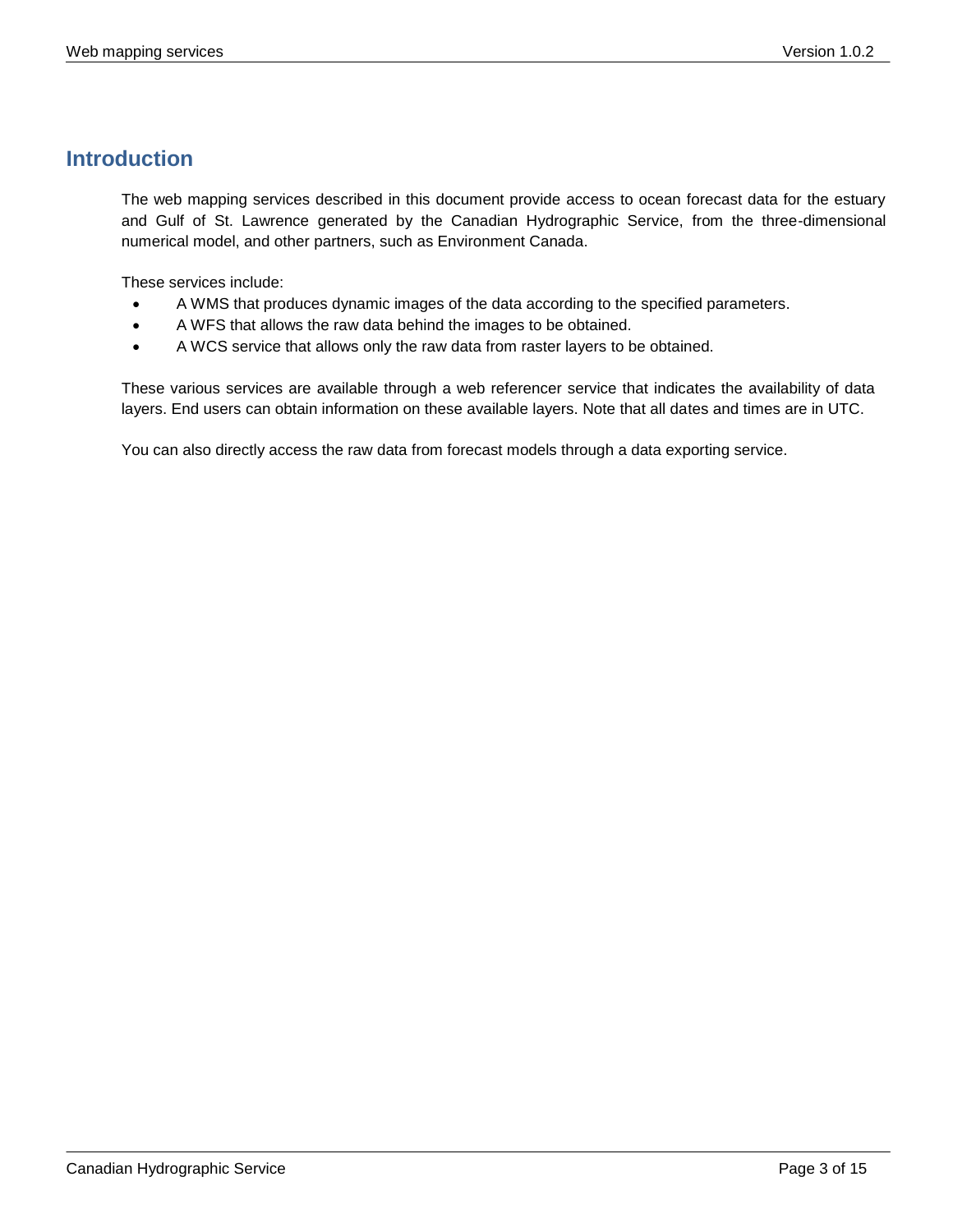## <span id="page-3-0"></span>**Raw data exporting service**

The raw data exporting service allows the user to receive customized forecasts, meaning it is possible to specify the output format (HDF5, NetCDF, or text), the desired type of data, the originating model for the forecasts, and their date.

This exporting service is accessed through the *[GET](http://www.siteduzero.com/tutoriel-3-35613-les-requetes-http.html)* and *[POST](http://www.siteduzero.com/tutoriel-3-35613-les-requetes-http.html)* methods, while specifying the parameters as in the following example:

#### **Example request:**

[http://ws.ns-shc.qc.dfo-mpo.gc.ca/OO-CurrentsIceWeb/ExportData?model=stle&format=text&data=u,v](http://ws.ns-shc.qc.dfo-mpo.gc.ca/OO-CurrentsIceWeb/ExportData?model=stle&format=text&data=u,v%20&dates=20111222000000,20111223000000)  [&dates=20111222000000,20111223000000](http://ws.ns-shc.qc.dfo-mpo.gc.ca/OO-CurrentsIceWeb/ExportData?model=stle&format=text&data=u,v%20&dates=20111222000000,20111223000000)

*You will receive a file, "STLEdata.ini", containing the u and v current data from the STLE model for midnight on Dec. 22, 2011 to midnight on Dec. 23, 2011.*

#### <span id="page-3-1"></span>*Parameters required for the request to be completed*

| model  | Contains one single model name in lowercase from among the following four values: nemo,    |
|--------|--------------------------------------------------------------------------------------------|
|        | stle, q5 <b>Or</b> mogsl.                                                                  |
| format | Contains one single data format in lowercase from among the following three values: hdf5,  |
|        | netcdf or text.                                                                            |
| data   | Contains a combination of data types, in lowercase and separated by commas as needed, from |
|        | among the following seven values: u, v , speedmms, speedknots, direction,                  |
|        | concentration, thickness                                                                   |

#### <span id="page-3-2"></span>*Specifying the date for desired forecasts*

Of course, only one date can be used at a time.

| Parameter | Definition                                                                              |
|-----------|-----------------------------------------------------------------------------------------|
| dates     | List of requested forecast times, separated by commas.                                  |
|           | Example: 20110829000000,20110830000000                                                  |
| datemin   | datemin = Lower bound (inclusive); $d$ atemin must be lower than or equal to $d$ atemax |
| and       | $d$ atemax = Upper bound (inclusive)                                                    |
| datemax   | The forecasts between the two bounds will be retrieved.                                 |

The required date format is "yyyyMMddhhmmss".

There must be no date earlier than the minimum permitted date (*acquire.servlet.pasttimelimit)*. Requests for future dates are limited to 48 hours after the processing time *(acquire.servlet.futurehoursdurationlimit)*.

The names of retrieved files will differ based on the requested format. For *HDF5*: [model name]data.h5

For *NetCDF*: [model name]data.nc

For *text*: [model name]data.ini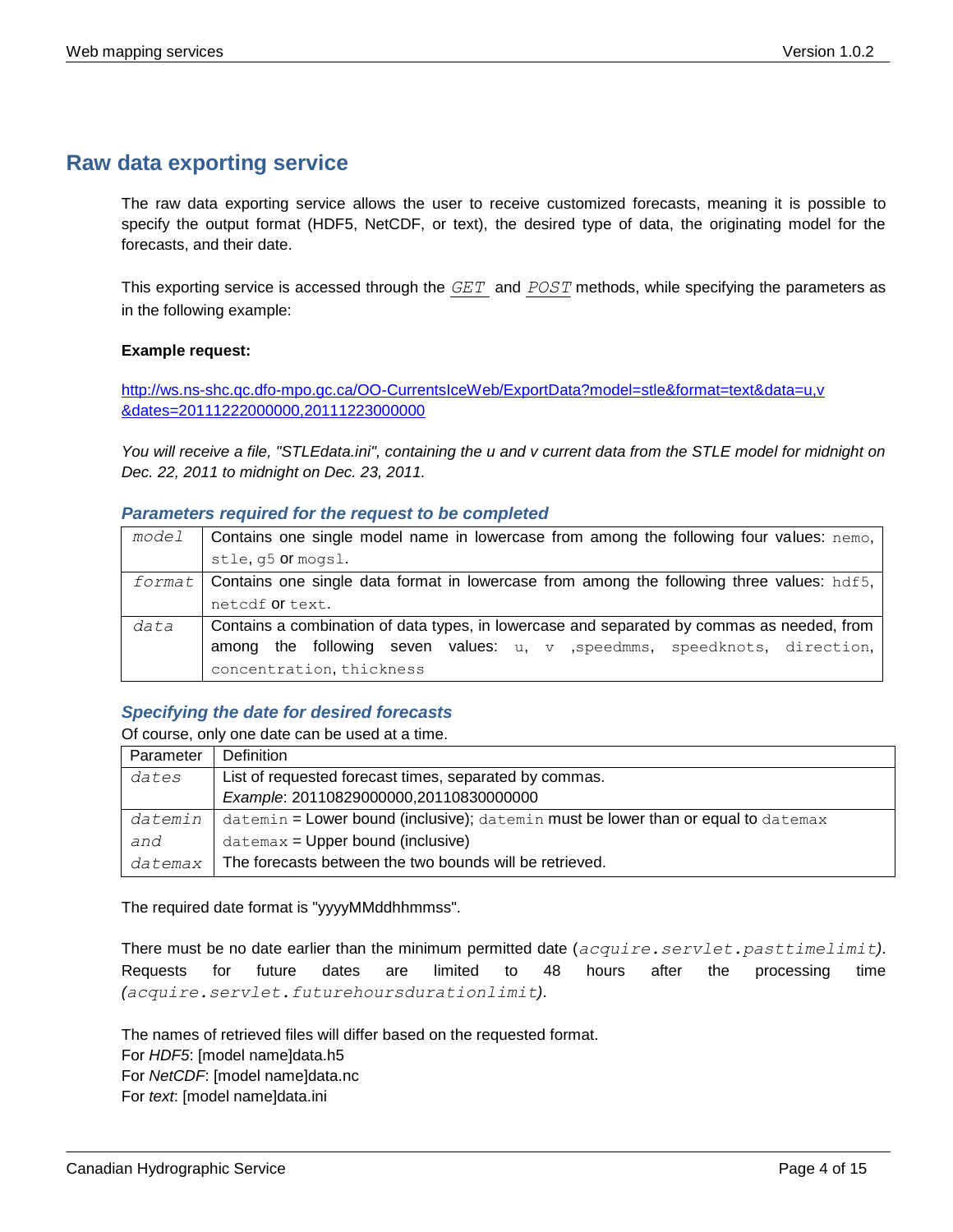The service is available at the following address: [http://ws.ns-shc.qc.dfo-mpo.gc.ca/OO-](http://ws.ns-shc.qc.dfo-mpo.gc.ca/OO-CurrentsIceWeb/ExportData)[CurrentsIceWeb/ExportData](http://ws.ns-shc.qc.dfo-mpo.gc.ca/OO-CurrentsIceWeb/ExportData)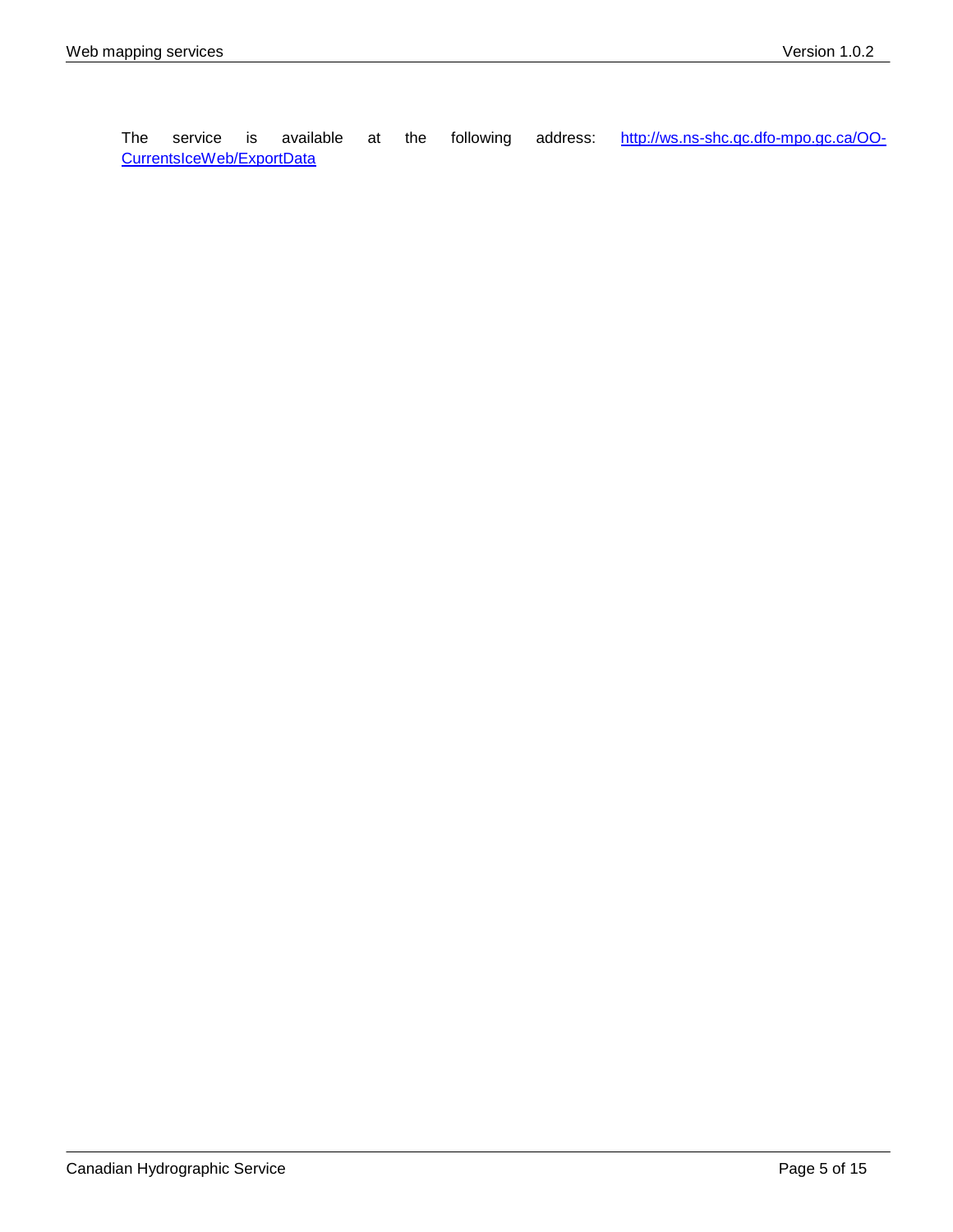### <span id="page-5-0"></span>*Format of files retrieved by the file service*

#### <span id="page-5-1"></span>*HDF5 format (Hierarchical Data Format version 5)*

The HDF5 format is simple. It essentially contains the following:

 *Data mask*: a two-dimensional array called the mask where each element, an entire byte, has a value of 1 or 0. A 1 means that, in the file's other arrays, elements in the same location have a value drawn from the models. A 0 indicates that there is no data.

The following metadata can be obtained for the mask: land, water, units, forecastDateTime and generatedDateTime.

 *Groups***:** Each group contains arrays with the same forecast date. This determines the group's name, which follows this format: "yyyyMMdd\_hhmmss".

The arrays in these groups are named for the type of data they contain. They include the following:

- *direction*: current's orientation in degrees (clockwise from geographic north, represented by single precision floating points).
- *speed*: current's speed in mm/s, represented by single precision floating points.
- *u*: current's eastward speed in mm/s, represented by 4-byte signed integers.
- *v*: current's northward speed in mm/s, represented by 4-byte signed integers.
- *concentration*: concentration of ice, represented by single precision floating points. The possible values range from 0 to 1.
- *thickness*: thickness of ice in metres, represented by single precision floating points.

The metadata available for the arrays is as follows: Minimum Longitude, Maximum Longitude, Minimum Latitude, Maximum Latitude, Delta Longitude, Delta Latitude, Number Of Cells West East, Number Of Cells South North, Product and Organization

| <b>El</b> HDFView                                                                       |               |              |                       |                       |                       |                                                                    |             |                 |      |
|-----------------------------------------------------------------------------------------|---------------|--------------|-----------------------|-----------------------|-----------------------|--------------------------------------------------------------------|-------------|-----------------|------|
| Tools<br>Eile Window<br>Help                                                            |               |              |                       |                       |                       |                                                                    |             |                 |      |
| ෂ්ප<br>405                                                                              |               |              |                       |                       |                       |                                                                    |             |                 |      |
| H:\00_CourantsGlaces\Projet Courant Glace\hdf5\g5\2011\03\11\g5-20110311.h5<br>File/URL |               |              |                       |                       |                       |                                                                    |             |                 |      |
| Sg g5-20110311.h5                                                                       |               |              |                       |                       |                       | TableView - direction - /20110310_190000/ - H:\00_CourantsGlaces\/ |             | $\sim$ $-$      |      |
| 20110310 190000                                                                         | Table         | m            |                       |                       |                       |                                                                    | TableView - | speed - /201103 |      |
| direction                                                                               |               |              |                       |                       |                       |                                                                    | Table.      | m               |      |
| <b>SD</b> speed                                                                         | $63,35 = 0.0$ |              |                       |                       |                       |                                                                    | $96, 9 =$   | 690.6439        |      |
| 疆山                                                                                      | <b>MOM</b>    | 32           | 33                    | 34<br><b>SPRAY</b>    | 35<br><b>OVO</b>      | 36<br><b>SPORT</b>                                                 |             |                 |      |
| ⊞ √                                                                                     | 66            |              | 0.0                   | 0.0                   | 0.0                   | 0.0                                                                | 91          | 0.0             | 0.0  |
| $\leftarrow$ ( 20110310 200000                                                          | 67            |              | 0.0                   | 0.0                   | 0.0                   | 0.0                                                                | 92          | 0.0             | 0.0  |
|                                                                                         | 68<br>69      | 5513<br>9975 | 48.09406<br>48.483273 | 55.459908<br>62.44719 | 66.501434<br>66.80141 | 55.581635<br>65.71854                                              | 93          | 0.0             | 0.0  |
| $\leftarrow$ (1) 20110310_210000                                                        | 70            | 7133         | 53.070232             | 57.016163             | 61.843807             | 57.707115                                                          | 94          | 0.0             | 0.0  |
| $\leftarrow$ (120110310 220000                                                          | 71            | 7574         | 57.264774             | 58.584312             | 51.940983             | 50.792797                                                          | 95          | 0.0             | 0.0  |
| $\leftarrow$ ( 20110310 230000                                                          | 72            | 787          | 55.268307             | 58.412357             | 53.32565              | 46.344723                                                          | 96          | 0.0             | 68.7 |

**Current forecast HDF5 file displayed in HDFView**

<span id="page-5-2"></span>*NetCDF format (Network Common Data Form)*

The type of file produced is NetCDF-3. Unlike NetCDF-4 and HDF5, this file type does not use the "group" concept. Forecast arrays are all on the same level and are distinguished by their names. First, there is the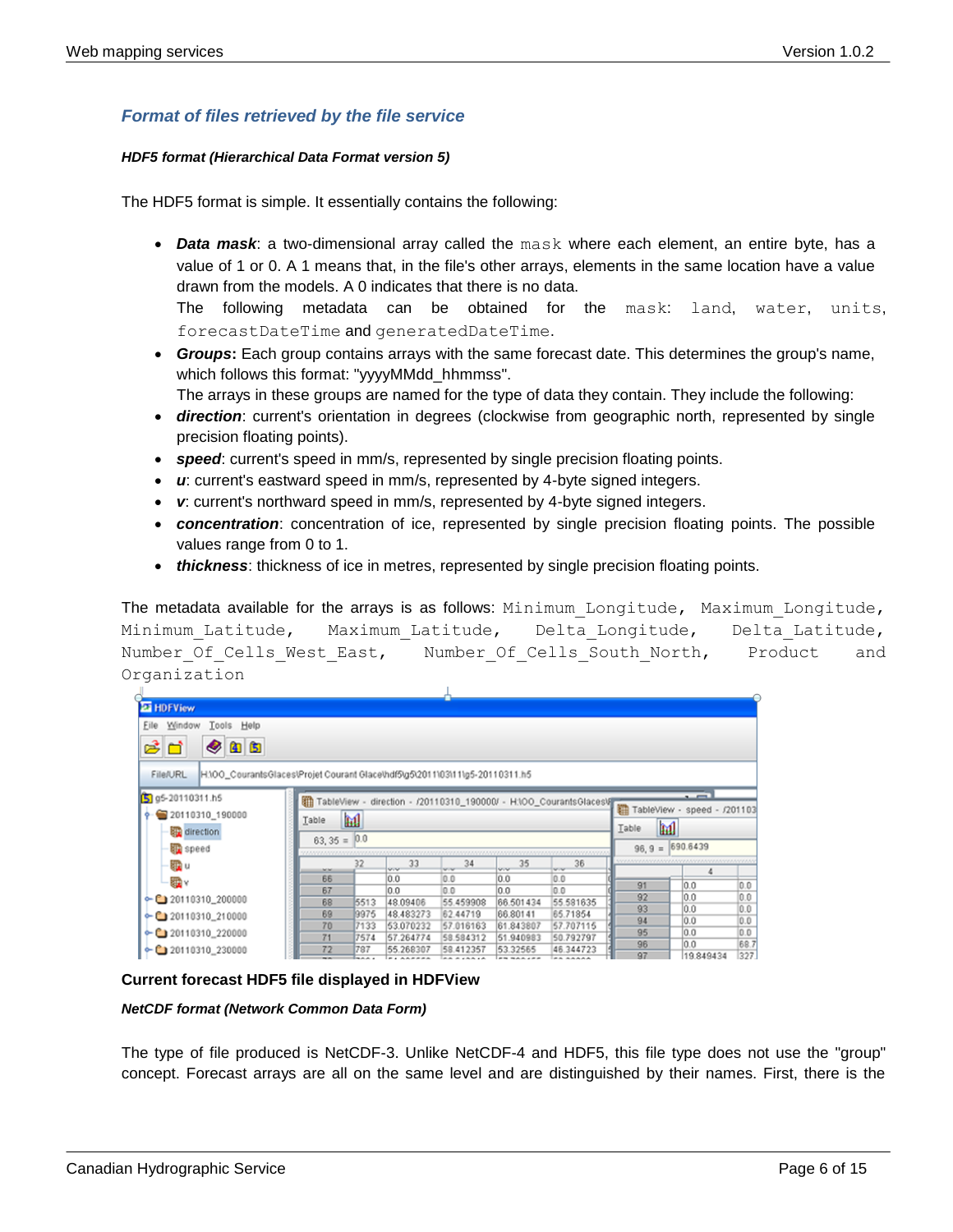$\overline{u}$ 

mask, under the name "mask". All the other arrays follow this name format: [model]-yyyy-MMdd\_hhmmss, where [model] is STLE, G5, etc.

The data themselves are represented in the same manner as in HDF5 files. Note that the HDFView application allows the user to read NetCDF files.

| 4 netcdfdata.h5                              |              |                | TableView - g5-20110407_200000-u - / - C:\Documents and Settings\loiselleg\   |                |        |        |       |
|----------------------------------------------|--------------|----------------|-------------------------------------------------------------------------------|----------------|--------|--------|-------|
| <b>to mask</b>                               | m<br>Table   |                |                                                                               |                |        |        |       |
| 05-20110407_200000-u<br>g5-20110409_000000-u | $103, 4 = 0$ |                |                                                                               |                |        |        |       |
|                                              |              | $\theta$       |                                                                               | $\overline{2}$ | 3      | 4      |       |
|                                              | 100          | O              | n                                                                             | ū              | n      | $-109$ | -27   |
|                                              | 101          | lo.            | O                                                                             | O              | $-58$  | $-163$ | $-22$ |
|                                              | 102          | o              | 0                                                                             | n              | $-127$ | $-153$ | $-40$ |
|                                              | 103          | l0             | O                                                                             | $-24$          | $-29$  | n      | $-59$ |
|                                              | 104          | O              | n                                                                             | 29             | 50     | $-295$ | $-60$ |
|                                              | 105          | o              | $-59$                                                                         | 20             | $-12$  | $-174$ | $-41$ |
|                                              | 106          | 0              | $-184$                                                                        | 123            | 173    | 12     | $-16$ |
|                                              | 107          | l0             | 18                                                                            | 238            | 224    | 67     | Ū     |
|                                              | 108          | 0              | 72                                                                            | 202            | 89     | Ū      | Ũ     |
|                                              | 109          | O              | 199                                                                           | 92             | $-59$  | Ū      | Ω     |
|                                              | 110          | 0              | 169                                                                           | $-53$          | 0      | Ū      | Ū     |
|                                              | 111          | o              | 32                                                                            | ñ              | n      | ñ      | n     |
|                                              |              | $\blacksquare$ | TableView - mask - / - C:\Documents and Settings\loiselleg\Bureau\netcdfdata. |                |        |        |       |
|                                              | Table        | M              |                                                                               |                |        |        |       |
|                                              | $103, 4 = 0$ |                |                                                                               |                |        |        |       |
|                                              |              | 0              |                                                                               | $\overline{2}$ | з      | 4      |       |
|                                              | 100          | 10             | Ω                                                                             | Ū              | 0      |        |       |

**NetCDF file retrieved by the exporting service**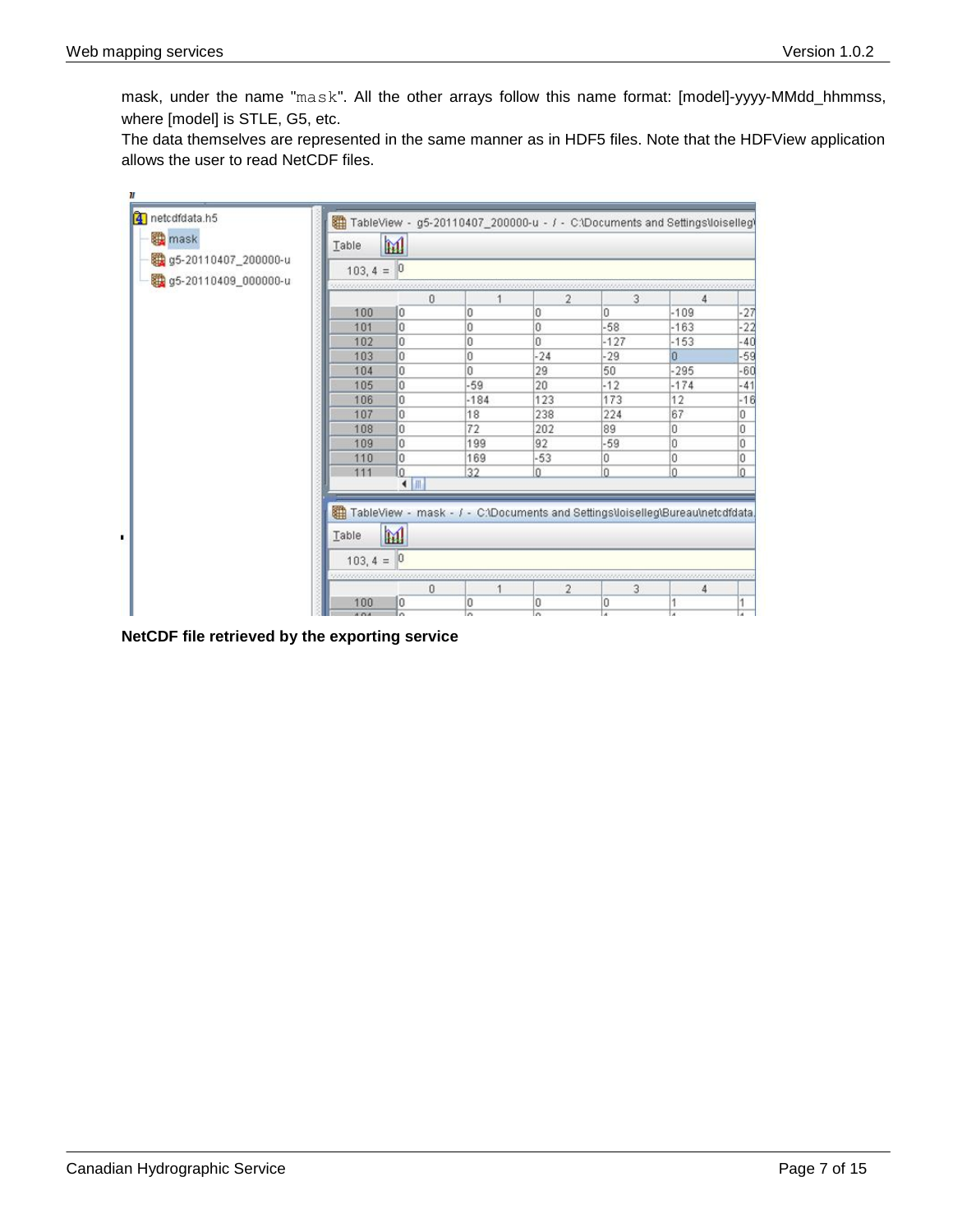#### <span id="page-7-0"></span>*INI format (INItialization)*

This is the same as the format for files produced by the STLE and G5 models.



#### **Excerpt from an ice forecast file in INI format**

| [Header]                                                        | Contains the "Product" and "Organization" values                                            |  |  |  |  |
|-----------------------------------------------------------------|---------------------------------------------------------------------------------------------|--|--|--|--|
| [Grid Definition]                                               | Contains the definition of the data arrays with the following keys: Grid Origin,            |  |  |  |  |
|                                                                 | Minimum Longitude, Maximum Longitude, Minimum Latitude,                                     |  |  |  |  |
|                                                                 | Maximum Latitude, Delta Longitude, Delta Latitude,                                          |  |  |  |  |
|                                                                 | Number Of Cells West East and                                                               |  |  |  |  |
|                                                                 | Number Of Cells South North                                                                 |  |  |  |  |
| [Mask]                                                          | Contains a mask. First, there are definitions for symbols with the keys Land and            |  |  |  |  |
|                                                                 | Water, and then the mask itself, separated by lines, e.g. "Row_175= 00000000"               |  |  |  |  |
| [Time Definition]                                               | Groups together the times for which there are corresponding forecasts in arrays             |  |  |  |  |
|                                                                 | with the key $\text{Time } X$ , where X is the array number, ranging from 0 to the value of |  |  |  |  |
|                                                                 | the Number Of Forecasts key, excluding 1. The format of values is defined                   |  |  |  |  |
|                                                                 | by Time format.                                                                             |  |  |  |  |
|                                                                 | If current data are requested, the following two sections are added:                        |  |  |  |  |
| [Current definition]                                            | Defines the data found in the arrays. Keys: U component,                                    |  |  |  |  |
|                                                                 | V component and Unit of Values                                                              |  |  |  |  |
| [Current Forecasts]                                             | Write Format defines the format for array data. All other lines are the                     |  |  |  |  |
| array data in this format.                                      |                                                                                             |  |  |  |  |
| If ice data is requested, the following two sections are added: |                                                                                             |  |  |  |  |
|                                                                 | [Ice definition] Defines the data found in the arrays. Keys: Concentration, Thickness       |  |  |  |  |
|                                                                 | and Unit of Values                                                                          |  |  |  |  |
| [Ice Forecasts]                                                 | Write Format defines the format for array data. All the other lines are array data          |  |  |  |  |
|                                                                 | in this format.                                                                             |  |  |  |  |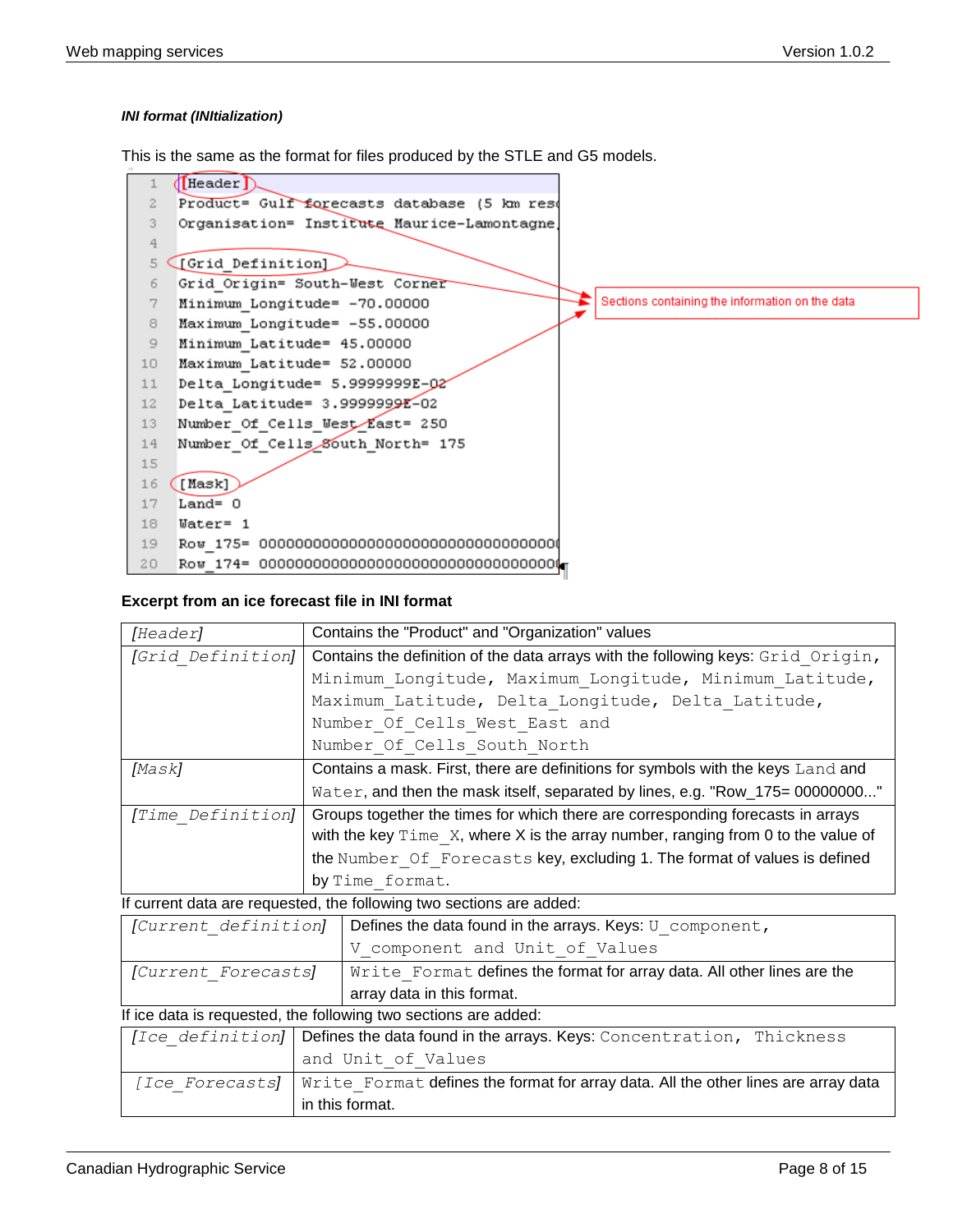| Action                  | Message                                                                                 |
|-------------------------|-----------------------------------------------------------------------------------------|
| Request for source      | The selection contains too many data arrays. Please limit the types of data or the time |
| files with the desired  | interval. The maximum number of arrays that can be retrieved per request for this       |
| forecast model and      | model is [model's maxdatasets value].                                                   |
| time interval with      |                                                                                         |
| date as a parameter     | Current forecasts missing for [requested date value].                                   |
| The name and date       | Invalid group name/date:                                                                |
| of the requested file   |                                                                                         |
| are invalid.            |                                                                                         |
| Request for source      | The selection contains too many data arrays. Please limit the types of data or shorten  |
| files with the desired  | the list of forecast times. The maximum number of arrays that can be retrieved per      |
| forecast model and      | request for this model is [model's maxdatasets value].                                  |
| time interval with list |                                                                                         |
| of dates as a           | Current forecasts missing for [requested date value].                                   |
| parameter               |                                                                                         |
| Wrong dates             | No data available for these dates.                                                      |
| requested               |                                                                                         |
| Inconsistency           | The [] model does not produce data on ice concentration or thickness.                   |
| between data types      |                                                                                         |
| according to the        |                                                                                         |
| indicated model         |                                                                                         |
| Wrong format for        | Invalid value for format parameter. Permitted values: hdf5, netcdf, and text.           |
| specified file          |                                                                                         |
| File format not         | The format parameter is required.                                                       |
| specified               |                                                                                         |
| Too many date           | A minimum, a maximum, and a list of dates cannot all be indicated at once.              |
| parameters specified    |                                                                                         |
| Wrong date format       | Invalid date format. The required format is: yyyyMMddhhmmss                             |
| Date not specified (at  | The dates parameter must not be left blank.                                             |
| least one date must     |                                                                                         |
| be requested)           | There must be at least one date or a minimum and a maximum.                             |
| Minimum date not        | The datemin parameter is missing.                                                       |
| specified               |                                                                                         |
| Wrong minimum           | The datemin parameter is before the earliest acceptable date.                           |
| date                    |                                                                                         |
| Maximum date not        | The datemax parameter is missing.                                                       |
| specified               |                                                                                         |
| Wrong maximum           | The datemax parameter is after the latest acceptable date.                              |
| date                    |                                                                                         |

# <span id="page-8-0"></span>*List of error messages from the file exporting service*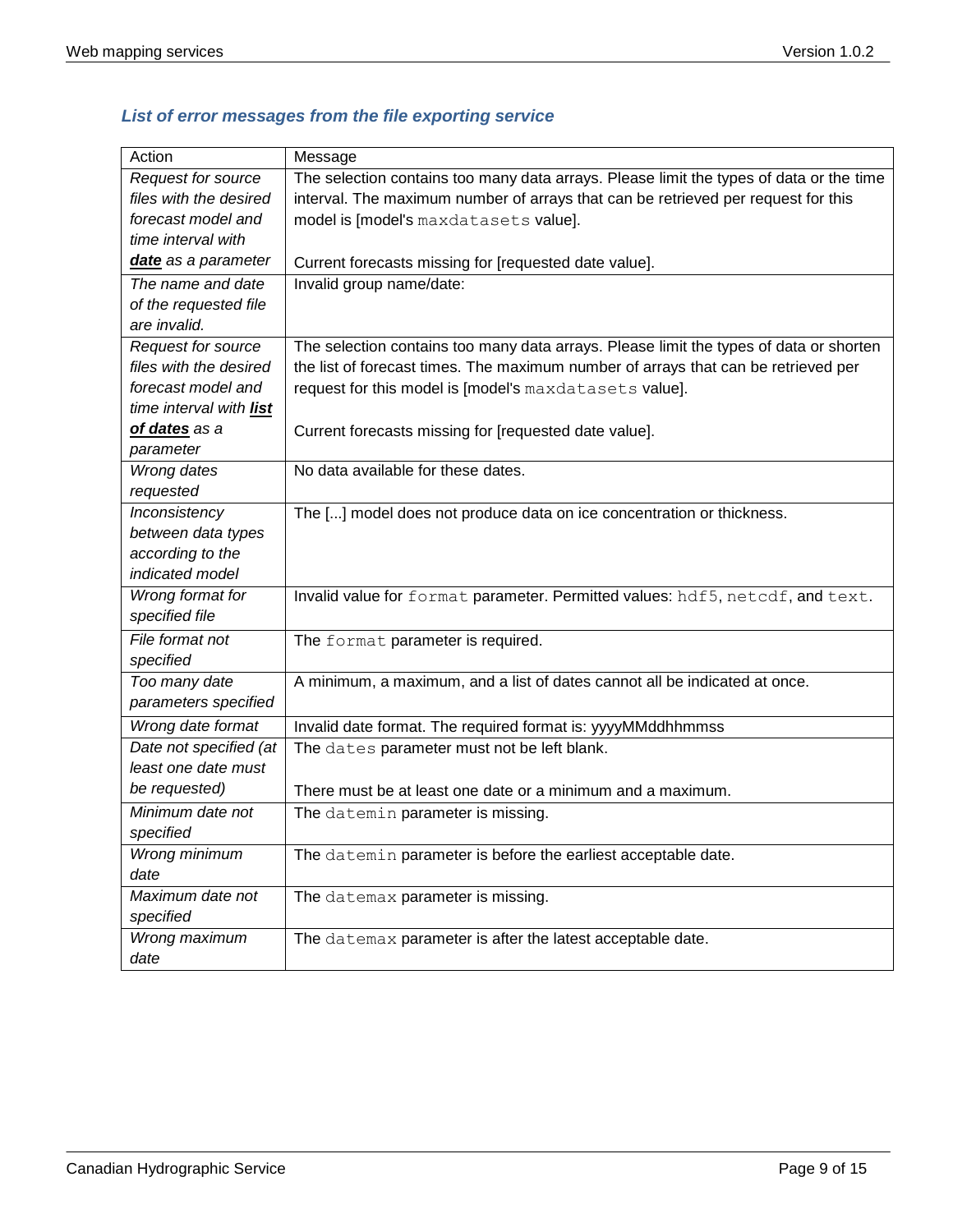| Minimum date and    | The minimum date must not be after the maximum date.                                  |
|---------------------|---------------------------------------------------------------------------------------|
| maximum date are    |                                                                                       |
| inconsistent        |                                                                                       |
| Parameter data not  | The data parameter must not be left blank.                                            |
| specified           |                                                                                       |
|                     | The data parameter is required.                                                       |
| Wrong parameter     | The data parameter's value is invalid or impossible for this model. Permitted values: |
| data specified      | speedmms, speedknots, direction, concentration<br>u, v,                               |
| Parameter model not | The model parameter is required.                                                      |
| specified           |                                                                                       |
| Wrong model         | Invalid value for model parameter. Permitted values: stle, etc.                       |
| parameter           |                                                                                       |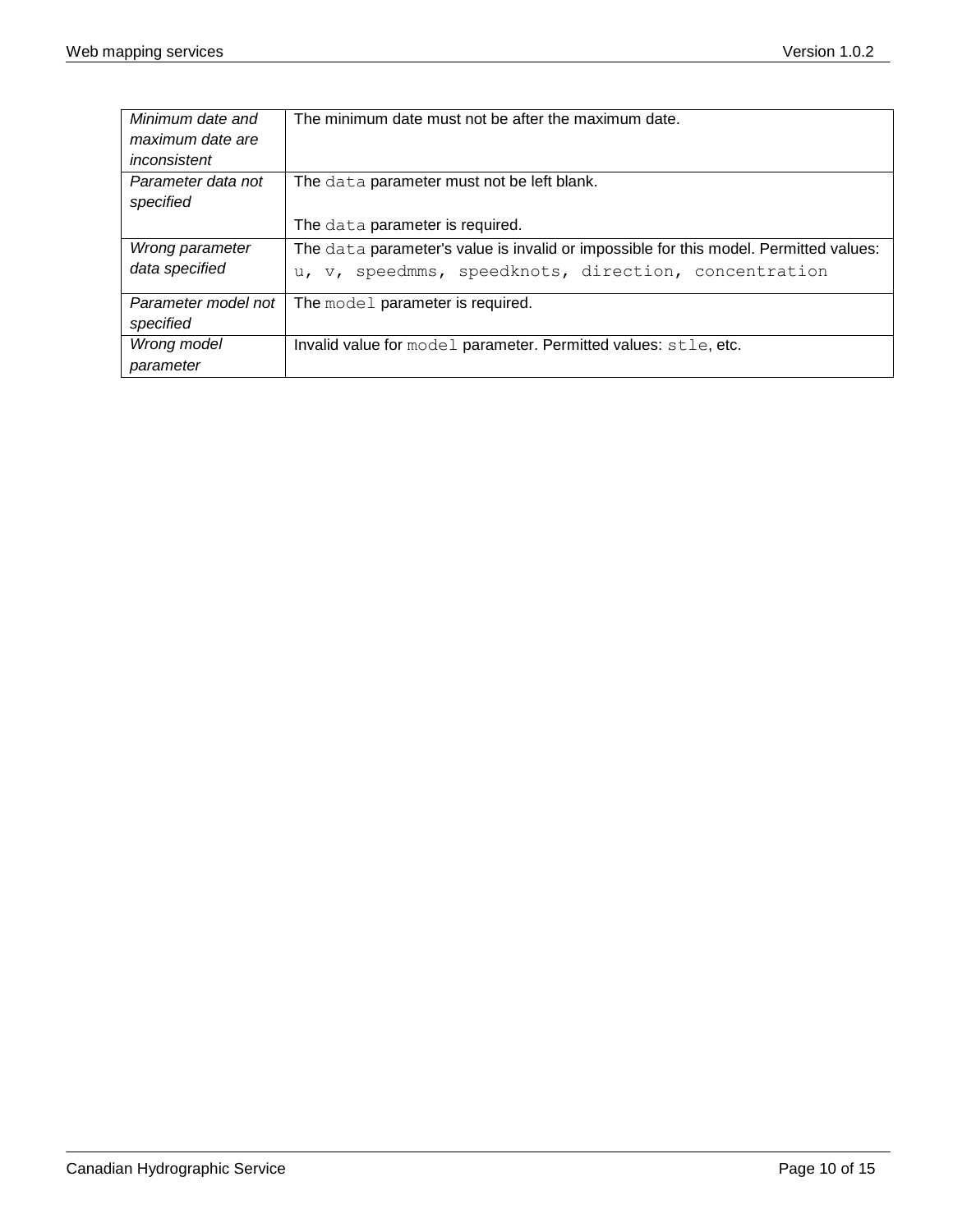# <span id="page-10-0"></span>**WMS, WFS and WCS services**

### <span id="page-10-1"></span>*WMS (Web Map Service)*

The WMS dynamically produces images with the specified parameters as a result of a *GetMap* request. They must be addressed to the URL (*Uniform Resource Locator)* of the CGI (*Common Gateway Interface)*: "mapserv". To identify the possible parameters and their various values, simply see the response to the *GetCapabilities* request (XML format *- Extensible Markup Language*), by adding REQUEST=GetCapabilities to th[eHTTP](http://www.siteduzero.com/tutoriel-3-35613-les-requetes-http.html) request.

#### The basic address will follow this format:

<http://ws.ns-shc.qc.dfo-mpo.gc.ca/WMS/model/yyyy/mm/dd/file.map?layers=layername>

| model     | The forecast data model, e.g. stle, g5.     |                              |
|-----------|---------------------------------------------|------------------------------|
|           | $yyyy/mm/dd$   Represents the forecast date |                              |
| file      | Contains the definition of the layers       | [model]-[yyyy][mm][dd][hh]   |
| layername | Name of requested layer                     | [model]_[type of             |
|           |                                             | forecast]_[yyyy][mm][dd][hh] |
|           |                                             | [MM][ss]_scale[scale]        |

All the basic URLs are available through the web referencer service, but this is insufficient. A few parameters must be added to obtain a satisfactory result:

- **Version**: Version of the request. Versions 1.0.0, 1.0.7, 1.1.0 (or 1.0.8), 1.1.1, and 1.3.0 are supported. [Each corresponds to a new specification for the Open Geospatial Consortium \(OGC\).](http://www.opengeospatial.org/standards/wms) The version is chosen at the client's discretion.
- **Request**: Type of request. E.g.: GetMap, GetCapabilities, GetFeatureInfo, DescribeLayer, GetLegendGraphic, etc.

#### <span id="page-10-2"></span>*GetMap request*

This request allows an image to be otained and requires the use of coordinates. For example, "&bbox=-7514065.628545966,6261721.357121641,-7200979.560689883,6574807.424977722" would be added to the request. Of course, the projection to be used must be specified, so "&SRS=EPSG:900913" would be added as well. The common lat-lon system, EPSG:4326, is also supported. Before an image can be retrieved, a specific size must be requested in pixels: "&WIDTH=256&HEIGHT=256". Finally, the output format must be added. This is done as follows: "&FORMAT=image/png". "image/jpeg", "image/tiff" (Geotiff) and "image/gif" are other possible values.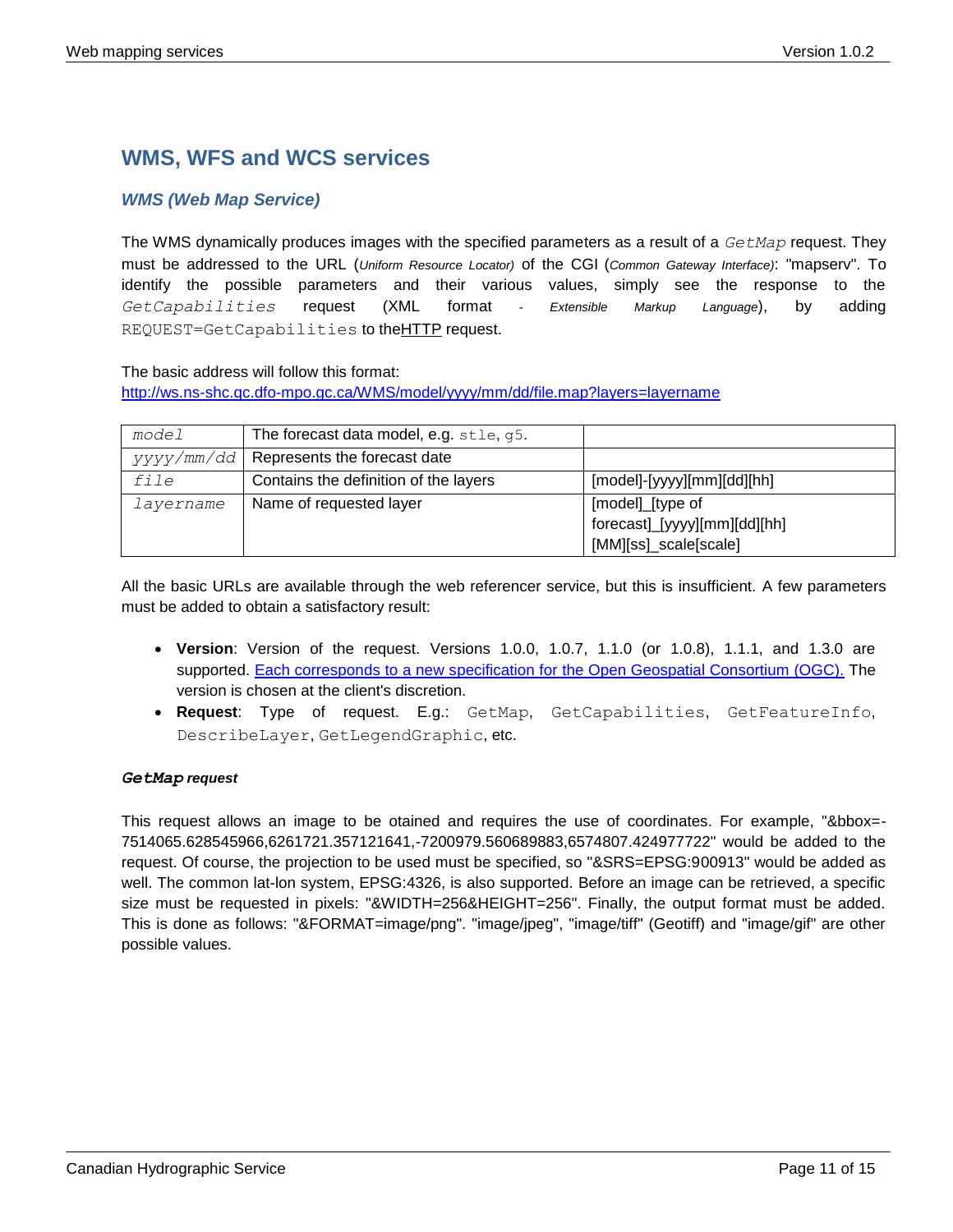#### **Sample request**:

[http://ws.ns-shc.qc.dfo-mpo.gc.ca/WMS/g5/2011/10/12/g5-2011101213.map?](http://ws.ns-shc.qc.dfo-mpo.gc.ca/WMS/g5/2011/10/12/g5-2011101213.map?%20layers=g5_Currentsforecasts_20111012130000_Scale1&VERSION=1.1.1&REQUEST=GetMap&bbox=-7514065.628545966,6261721.357121641,-7200979.560689883,6574807.424977722&SRS=EPSG:900913%20&WIDTH=256&HEIGHT=256&FORMAT=image/png)  [layers=g5\\_Currentsforecasts\\_20111012130000\\_Scale1&VERSION=1.1.1&REQUEST=GetMap&bbox=-](http://ws.ns-shc.qc.dfo-mpo.gc.ca/WMS/g5/2011/10/12/g5-2011101213.map?%20layers=g5_Currentsforecasts_20111012130000_Scale1&VERSION=1.1.1&REQUEST=GetMap&bbox=-7514065.628545966,6261721.357121641,-7200979.560689883,6574807.424977722&SRS=EPSG:900913%20&WIDTH=256&HEIGHT=256&FORMAT=image/png) [7514065.628545966,6261721.357121641,-7200979.560689883,6574807.424977722&SRS=EPSG:900913](http://ws.ns-shc.qc.dfo-mpo.gc.ca/WMS/g5/2011/10/12/g5-2011101213.map?%20layers=g5_Currentsforecasts_20111012130000_Scale1&VERSION=1.1.1&REQUEST=GetMap&bbox=-7514065.628545966,6261721.357121641,-7200979.560689883,6574807.424977722&SRS=EPSG:900913%20&WIDTH=256&HEIGHT=256&FORMAT=image/png)  [&WIDTH=256&HEIGHT=256&FORMAT=image/png](http://ws.ns-shc.qc.dfo-mpo.gc.ca/WMS/g5/2011/10/12/g5-2011101213.map?%20layers=g5_Currentsforecasts_20111012130000_Scale1&VERSION=1.1.1&REQUEST=GetMap&bbox=-7514065.628545966,6261721.357121641,-7200979.560689883,6574807.424977722&SRS=EPSG:900913%20&WIDTH=256&HEIGHT=256&FORMAT=image/png)



#### **Result of a GetMap request**

Other parameters can be added, like the background colour, transparency, etc. For information on the various parameters and other information about the WMS: [http://mapserver.org/ogc/wms\\_server.html](http://mapserver.org/ogc/wms_server.html)

If you are using tile mode, you must state that it will be used: "&mode=tile". Then, provide the coordinates for the tile and the chosen coordinate system. There are two: Google Maps and Virtual Earth. You can get more information on tile mode through the Internet.

#### <span id="page-11-0"></span>*WFS (Web Feature Service)*

The main appeal of the WFS lies in the *GetFeature* method. It allows the retrieval of the raw data behind images. The result is provided in XML format. Once again, the basic URLs are available through the web referencer service. The WFS is only available for vector layers (arrows).

### <span id="page-11-1"></span>*WCS (Web Coverage Service)*

The WCS is similar to the WFS, but is only available for raster layers (no arrows). These layers are available in the results of GetCapabilities, DescribeCoverage and GetCoverage requests. The basic URLs are available through the web reference service.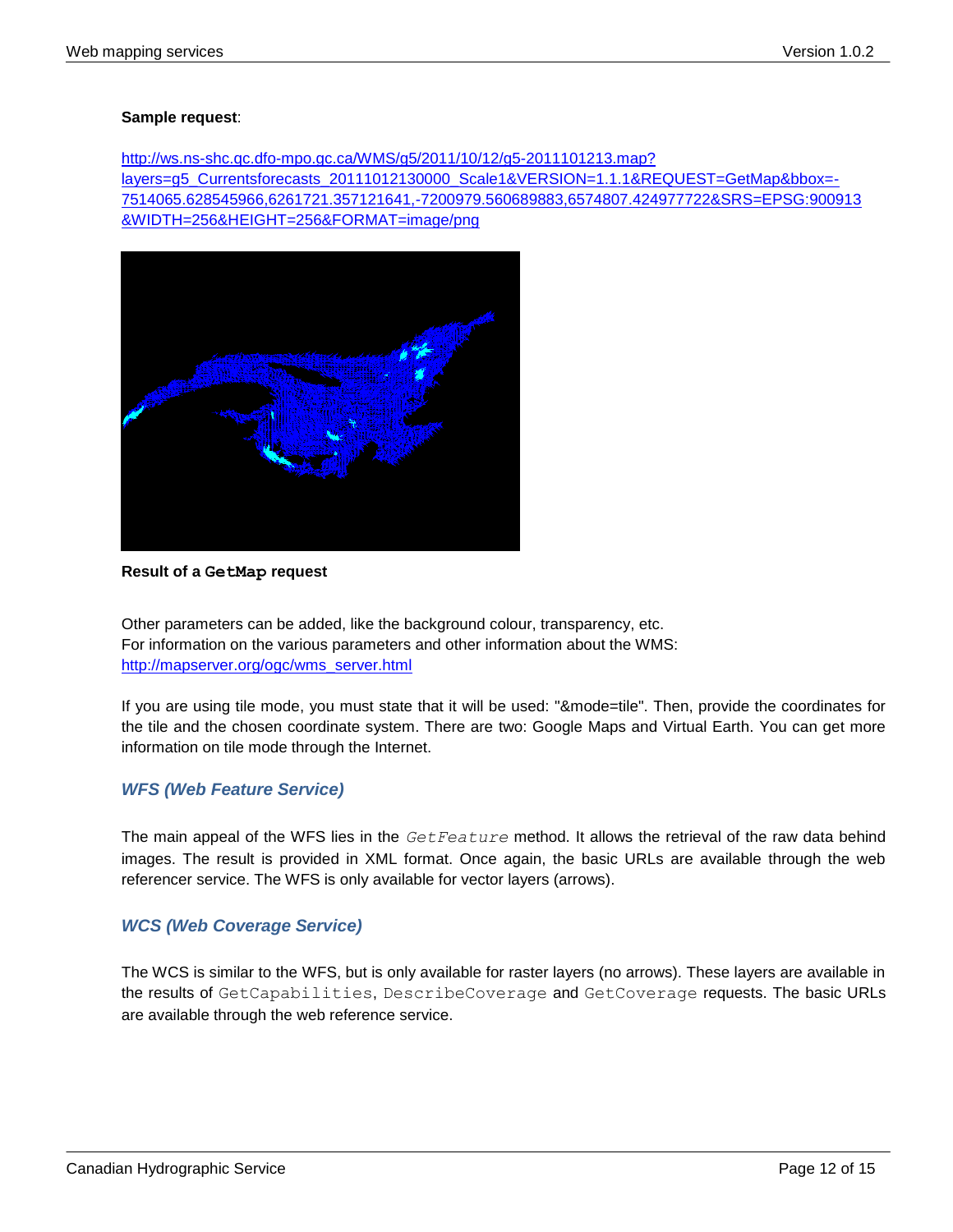# <span id="page-12-0"></span>**Web referencer service**

The web referencer service can be used to determine what data is available through the WMS, WFS and WCS. A layer being available through the service necessarily implies that the associated data can also be requested through the service.

The web referencer service's address is [http://ws.ns-shc.qc.dfo-mpo.gc.ca/WebServicesCatalog.](http://ws.ns-shc.qc.dfo-mpo.gc.ca/WebServicesCatalog)

Communication takes place using the *Simple Object Access Protocol* [\(SOAP\)](http://www.w3.org/TR/soap/). The user can call on a number of functions:

#### <span id="page-12-1"></span>*Methods available for the referencer service*

| getLayersList   | Obtains available layers for a given model                                                                                              |                        |  |  |
|-----------------|-----------------------------------------------------------------------------------------------------------------------------------------|------------------------|--|--|
| Required        | modelName                                                                                                                               | Type: String           |  |  |
| parameter:      |                                                                                                                                         |                        |  |  |
| Type of output: | Array of Layer objects                                                                                                                  |                        |  |  |
| getLayer        | Obtains requested layer                                                                                                                 |                        |  |  |
| Required        | layerID                                                                                                                                 | Type: Integer          |  |  |
| parameter:      |                                                                                                                                         |                        |  |  |
| Type of output: | Layer object                                                                                                                            |                        |  |  |
| getModelsList   | Obtains all the models for which at least one layer is available                                                                        |                        |  |  |
| Required        | none                                                                                                                                    |                        |  |  |
| parameter:      |                                                                                                                                         |                        |  |  |
| Type of output: | Array of Model objects                                                                                                                  |                        |  |  |
| searchLayer     | Obtains the layers of one model and one data type for which the content of forecasts at a given<br>time is between the requested dates. |                        |  |  |
| Required        | modelName                                                                                                                               | Type: String           |  |  |
| parameter:      |                                                                                                                                         |                        |  |  |
|                 | datatype                                                                                                                                | Type: String           |  |  |
|                 | dateMin                                                                                                                                 | Type: String           |  |  |
|                 |                                                                                                                                         | Format: yyyyMMddhhmmss |  |  |
|                 | datemax                                                                                                                                 | Type: String           |  |  |
|                 |                                                                                                                                         | Format: yyyyMMddhhmmss |  |  |
| Type of output: | Array of Layer objects                                                                                                                  |                        |  |  |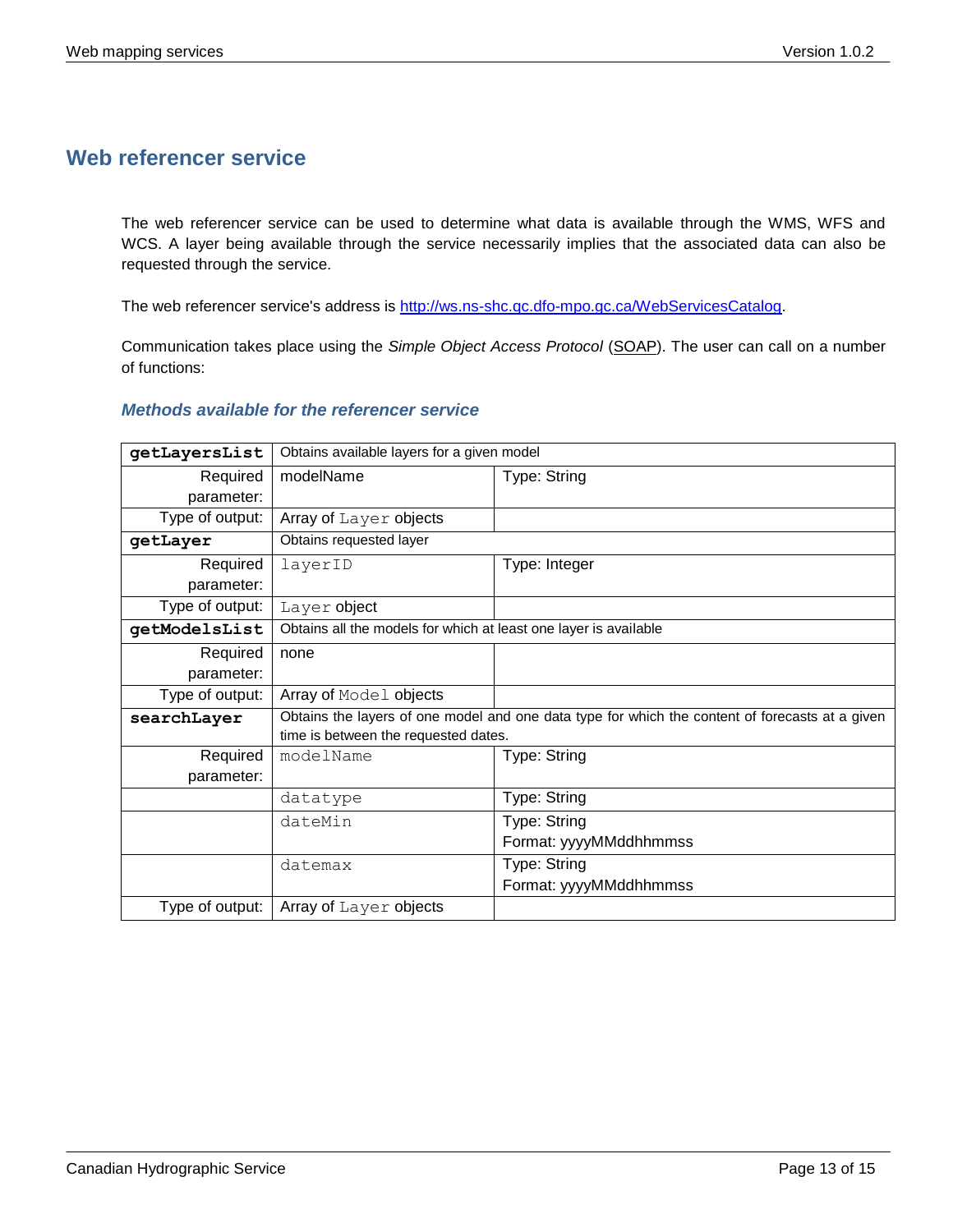# <span id="page-13-0"></span>*Description of the content of method objects*

### <span id="page-13-1"></span>*Layer*

| Attribute      | Type            | Format         | Description                           |
|----------------|-----------------|----------------|---------------------------------------|
| name           | String          |                | Layer name                            |
| datatype       | BilingualString |                | Layer data type                       |
| forecastDate   | String          | yyyyMMddhhmmss | Layer data forecast time              |
| scale          | Integer         |                | Layer scale                           |
| layerID        | Integer         |                | Layer's full identification           |
| wmsURL         | String          |                | Address of the layer's WMS            |
| wfsURL         | String          |                | Address of the layer's WFS            |
| legendURL      | String          |                | Address of the layer's legend         |
| generatedDate  | String          | yyyyMMddhhmmss | Date that layer data was generated    |
| units          | BilingualString |                | Units used for layer data             |
| Decimationinfo | BilingualString |                | Information on the layer's decimation |
| wcsURL         | String          |                | Address of the layer's WCS            |

#### <span id="page-13-2"></span>*Model*

| Attribute    | Type                             | Description                                          |
|--------------|----------------------------------|------------------------------------------------------|
| modelName    | String                           | Model name                                           |
| description  | <b>BilingualString</b>           | Description of the model                             |
| latitudeMin  | Double                           | Minimum latitude of the area covered by the model    |
| latitudeMax  | Double                           | Maximum latitude of the area covered by the model    |
| longitudeMin | Double                           | Minimum longitude of the area covered by the model   |
| longitudeMax | Double                           | Maximum longitude of the area covered by the model   |
| dateMin      | String                           | Date of the earliest available layers for this model |
| dateMax      | String                           | Date of the latest available layers for this model   |
| datatype     | Array of BilingualString objects | Types of data available for this model               |
| sourceinfo   | <b>BilingualString</b>           | Information on the source of the data                |

### <span id="page-13-3"></span>*BilingualString*

| Attribute | Type   | Description                                |
|-----------|--------|--------------------------------------------|
| french    | String | French version of the chain of characters  |
| english   | String | English version of the chain of characters |